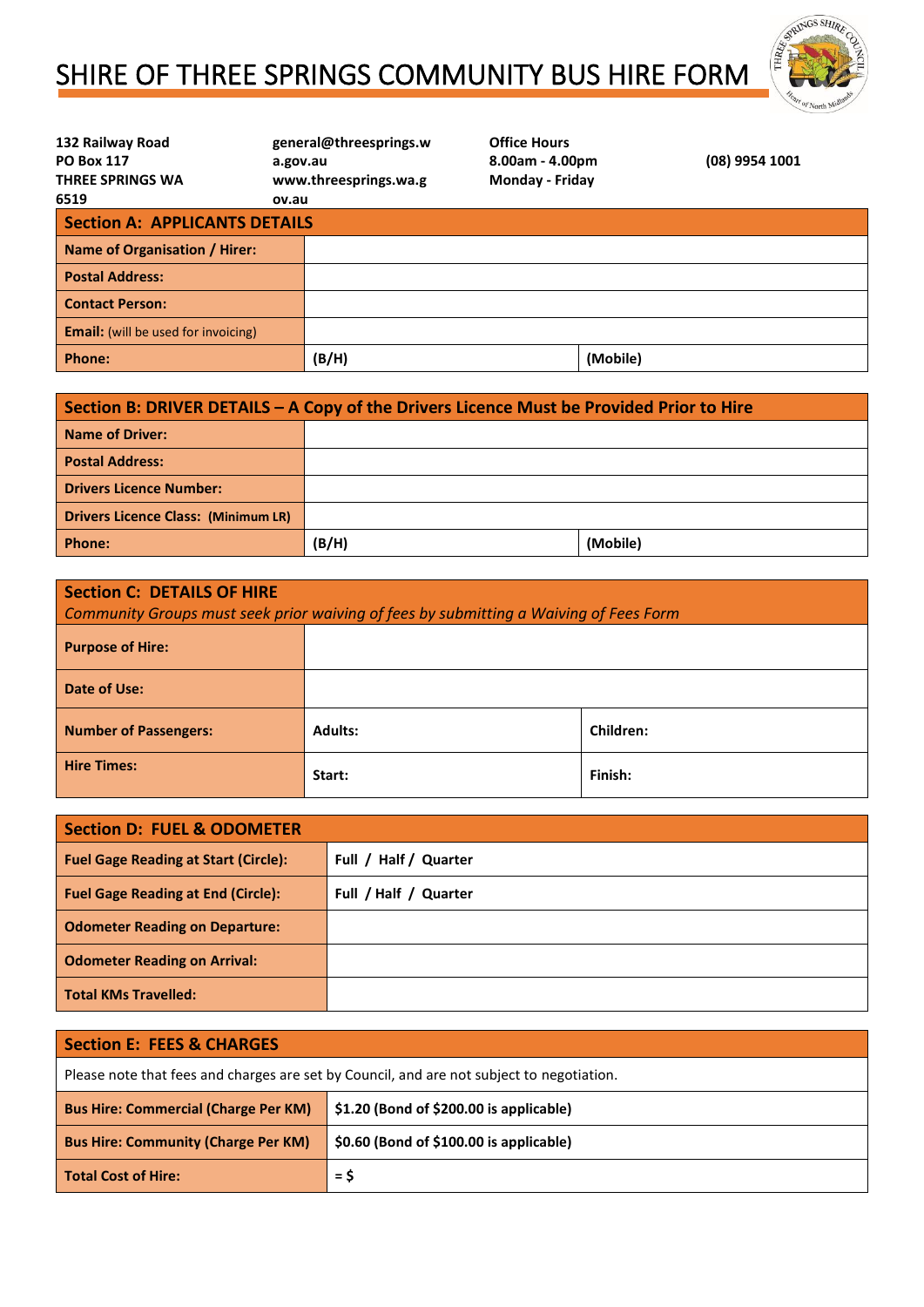

### **Section F: BANK ACCOUNT DETAILS FOR RETURN OF BOND PAID**

| <b>BSB &amp; Branch Name:</b> |  |
|-------------------------------|--|
| <b>Bank Account Number:</b>   |  |
| <b>Bank Account Name:</b>     |  |

### **Section G: COVID-19 CONDITIONS OF HIRE**

j

Please provide names and contact information for each participant. This information will only be used for contact tracing if COVID-19 is identified at the event. If participant is under 18, please provide Parent / Guardian contact details.

- Please nominate a person who is to check participants for signs of colds etc. before entry and to remind participants of sneezing / coughing practices
- Hand sanitizer to be used by participants before, during and exiting of the event
- Please ensure that social distancing is maintained  $(2m^2$  per person)
- QR codes to be used by participants, Participant list to be completed and returned to the shire office

| <b>Contact Phone Number:</b> |
|------------------------------|
|                              |
|                              |
|                              |
|                              |
|                              |
|                              |
|                              |
|                              |
|                              |
|                              |
|                              |
|                              |
|                              |
|                              |
|                              |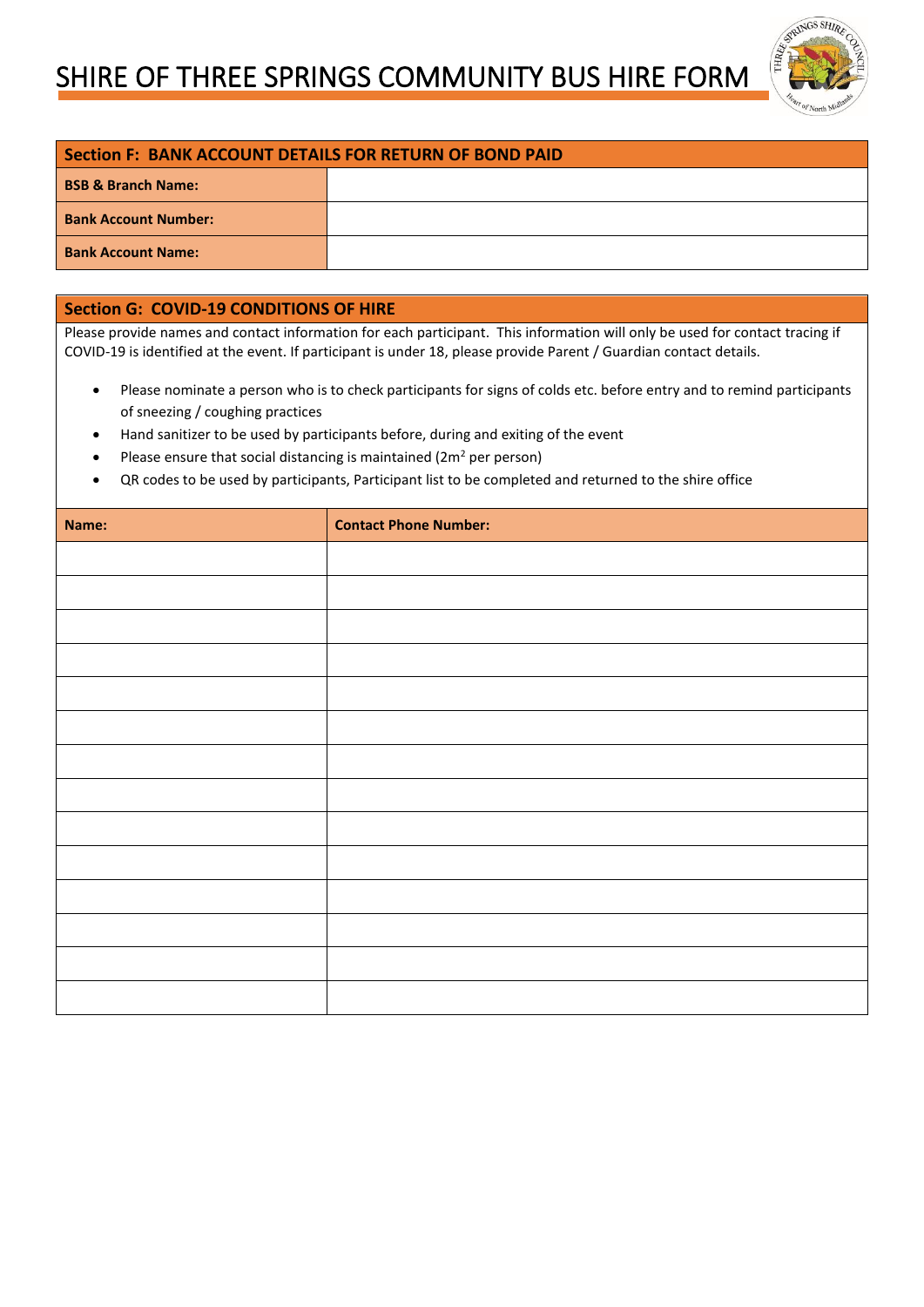

### **Section H: DECLARATION**

j

I hereby declare that the information supplied on behalf of the named organisation / hirer is correct. I consent to the Shire of Three Springs collecting the personal contact details provided in this application. We acknowledge your right to have access to our personal information, in accordance with the Privacy Act 2000.

I acknowledge the attached conditions and agree that I will ensure the bus is left in an acceptable condition, Any costs for refuelling, cleaning and/or damages will be deducted from the bond.

| Signature |      |  |
|-----------|------|--|
| Name      | Date |  |

#### **Section I: TERMS AND CONDITIONS**

- 1. Payment for bus hire, including bond, must be received in full or purchase order provided not less than three (3) business days prior to hire. If payment or purchase order is not received three (3) business days prior to hire, the booking will be automatically cancelled.
- 2. The bus must be locked on departure with all doors and windows secure.
- 3. The bus must be returned with a full tank of fuel; otherwise additional charges are applicable.
- 4. The bus must be left in a clean and tidy condition. If additional cleaning is required, this will be deducted from the hirer's bond.
- 5. All costs for losses, damage or extra cleaning will be deducted from the bond. If costs exceed the bond, the hirer will be charged the balance.
- 6. The hirer is responsible for the orderly behaviour of those passengers who use the bus. If there are any incidents of disorderly behaviour the bond may be forfeited.
- 7. The hirer may be held liable for any damages arising from the negligence associated with the event / activity / transport they are conducting and are therefore advised to ensure they have public liability coverage.
- 8. Smoking is not permitted in the Community Bus.
- 9. Alcohol is not permitted in the Community Bus.
- 10. Keys are to be collected and returned to the Shire Office during business hours 8.00 am to 4.00pm, Monday to Friday.
- 11. The Shire reserves the right to refuse any application for hire.

#### **IN CASE OF EMERGENCY CALL 000**

**IN CASE OF BREAKDOWN OR MECHNICAL PROBLEMS PLEASE CALL THREE SPRINGS SHIRE ON (08) 9954 1001 AFTER HOURS: PLEASE CALL MANAGER OF WORKS ON 0427 541 202**